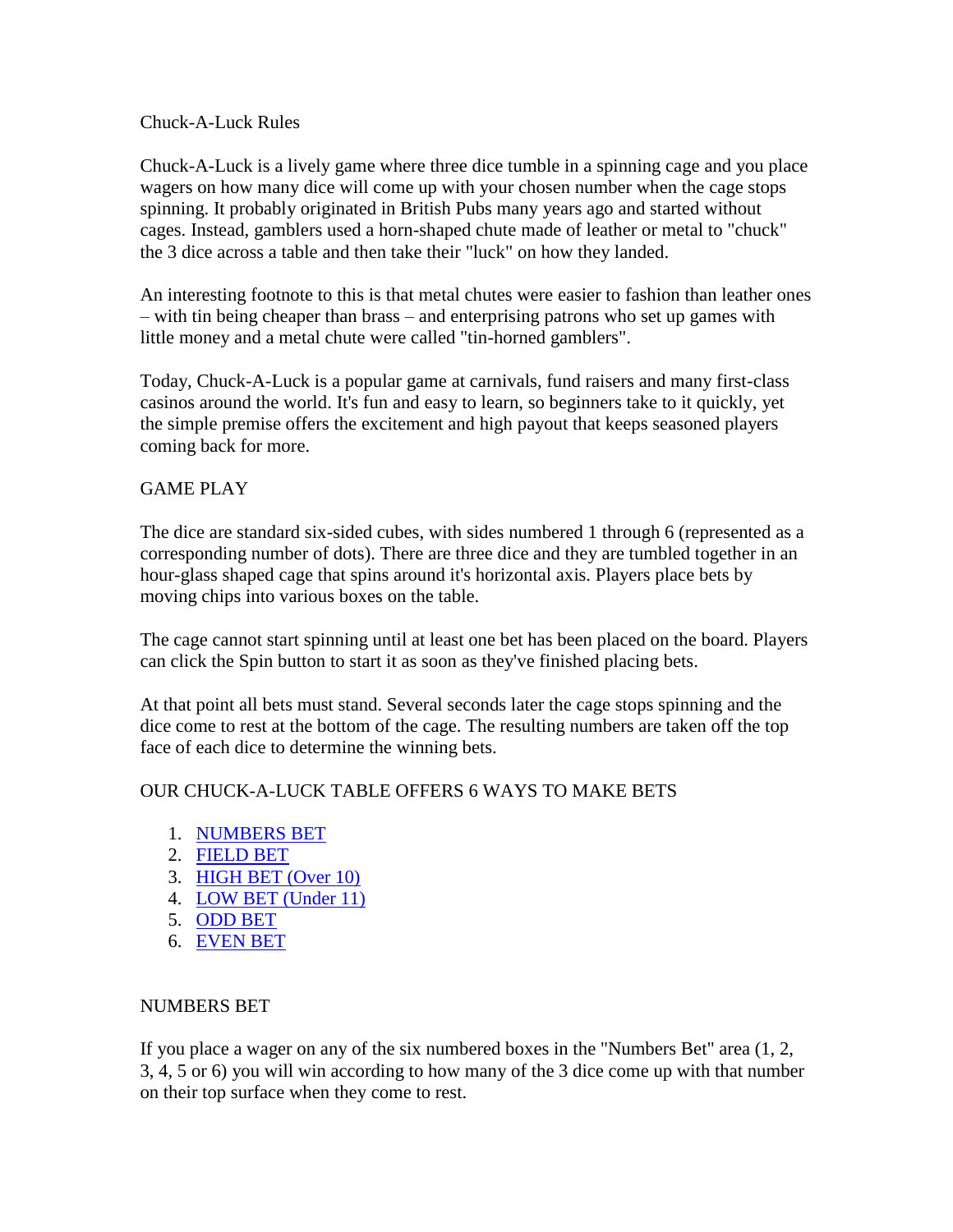| Matching Dice Payoff |      |
|----------------------|------|
| $1$ (a Single)       | 1:1  |
| 2 (a Double)         | 2:1  |
| 3 (a Triple)         | 10:1 |

Thus, if all three dice come up with the number 4, any wager on the Number 4 bet would pay 10 to 1. You can bet on as many individual Numbers as you like.

All of the remaining five bet types are based on the sum of the Numbers showing on the 3 dice. Thus, a result with a 5, a 2 and a 4 would yield a point total of 11. Point totals can range from 3 (triple 1's) to 18 (triple 6's).

# FIELD BET

If you place your wager in the "Field Bet" area then you are betting that all three dice will add up to one of the numbers featured on the Field. It doesn't matter where on the Field you place your chips. If the point total of the 3 dice adds up to any one of the numbers shown on the Field, you will be paid 1:1 on your wager.

### HIGH BET (Over 10)

If you place chips in the High box, then you are wagering that the sum total of the 3 dice will be greater than 10. The payoff is 1:1 unless there is a high Triple (12, 15 or 18), in which case the High bet loses. There are 108 possible combinations of the 3 dice that add up to Over 10, and only 3 of them are Triples.

# LOW BET (Under 11)

If you place chips in the Low box, then you are wagering that the sum total of the 3 dice will be less than 11. The payoff is 1:1 unless there is a low Triple  $(3, 6 \text{ or } 9)$ , in which case the Low bet loses. There are 108 possible combinations of the 3 dice that add up to Under 11, and only 3 of them are Triples.

### ODD BET

If you place chips in the Odd box, then you are wagering that the sum total of the 3 dice will be an Odd number. The payoff is 1:1 unless there is an Odd Triple  $(3, 9 \text{ or } 15)$ , in which case the Odd bet loses. There are 108 possible combinations of the 3 dice that add up to Odd numbers, and only 3 of them are Triples.

# EVEN BET

If you place chips in the Even box, then you are wagering that the sum total of the 3 dice will be an Even number. The payoff is 1:1 unless there is an even Triple  $(6, 12 \text{ or } 18)$ , in